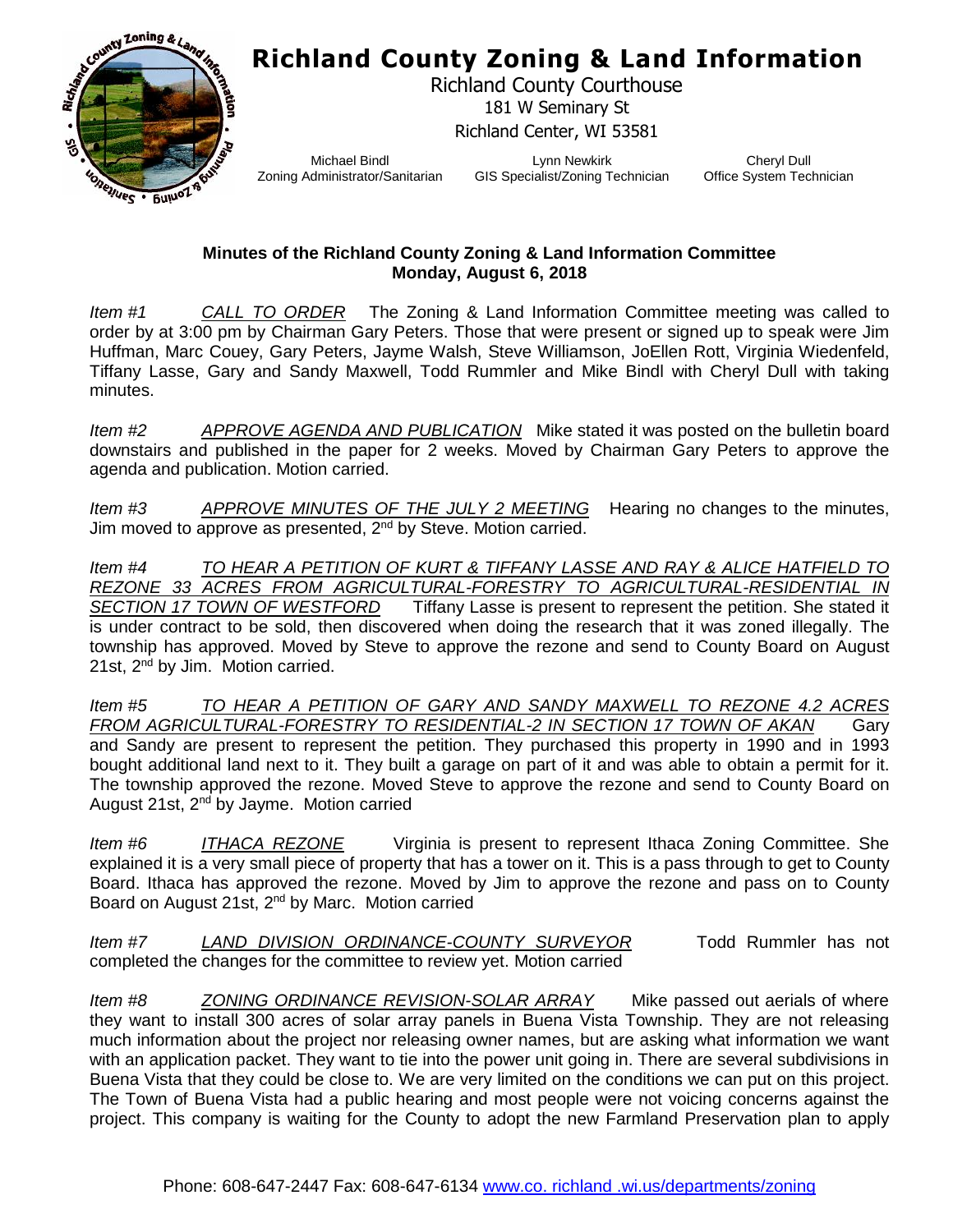

because solar panels are written into the plan. The committee asked Mike to contact Shannon Clark for more information on solar array panels.

*Item #9 PLLS CORNER PROJECT* Todd stated there are several corners left to do and there is grant money to do them. Todd has reviewed the print out that Lynn provided him and he is coming up with about 120 corners but he didn't feel it was correct. Mike stated they is actually around 72. Todd asked if the committee wanted to bid those corners out, with a completion date in the spring. That would allow the surveyors to work in the winter when the leaves were off the trees. Todd stated in 2016 they split the project up to cover several areas to be under \$5000.00 each. He anticipates the cost going up this year compared to past years. In 2012-2013 we had the corners bid out as one project and when the weather got nice out the projects weren't completed and we had to rebid the project. If we bid smaller projects then we have a better chance of getting them completed in time. In the past it has been by the lowest bidder, but we ran into problems getting them completed in time. The last contracts Todd prepared had penalties built in if not completed in time. Mike explained that after the 2018 budget period, Finance and Personnel took money out of the grant to pay Lynn's salary. Discussion followed explaining to the new members where the grant monies comes from. Marc moved that Todd prepare the bidding packets to get bids out for winter work and to also prepare and review the contracts, 2<sup>nd</sup> by Jim. Motion carried.

*Item #10 WROC 2020* Mike stated he emailed out information to the committee members and passed Jim his information today concerning the WROC proposal. This is the same aerial photography which was last completed in 2015. Aries Associates is asking us to sign a contract to share cost with other businesses. We have gone with the 12" in the past at a cost of \$33,000.00. It is getting cheaper and better with new technology, so 6" is \$44,000.00 making the detail better. We are hoping to get some contributions to ease the cost. We can use grant money to pay for it. Mike stated a lot of counties that were on 5 year rotation are now going to 3 year because they are finding more illegally built buildings which increases their revenue. Move by Steve that we contract for the 6" aerial,  $2<sup>nd</sup>$  by Marc. Motion carried.

*Item #11 LIDAR MAPPING* Mike explained that LIDAR mapping is when during the fly over they run laser to detect the elevation levels of the land. Mike originally did not feel that it was necessary to do it that often as the cost is \$225 per square mile. If they can get enough sponsors they are calculating our share to \$33,000.00. The new LIDAR would be from 2' contours to 1' contours. FEMA used our LIDAR to redo the most recent floodplain maps. Discussion followed on the benefits of redoing the LIDAR. Mike explained a lot of counties are using it for road construction projects and putting lands back on the tax role. Currently archeologists are working along Highway 60 to investigate archeology spots because of the talk of redoing Hwy 60. Mike is not sure of grant money right now to pay for the project so this is just in the discussion faze.

*Item #12 PUBLIC COMMENT* Todd Rummler asked, we talked about the section corner project, do we have any guarantees that we will have money for the project?

*Item #13 OFFICE REPORT* Mike stated he received notification today from the DNR concerning our Shoreland Ordinance, that they are requesting some changes to be made which resulted from graphical errors in their model ordinance.

Rules and Resolutions Committee is proposing all meeting must meet at 5:00. The Board of Adjustments Committee has asked why they must go to that time and, if their time is changed they will all have to